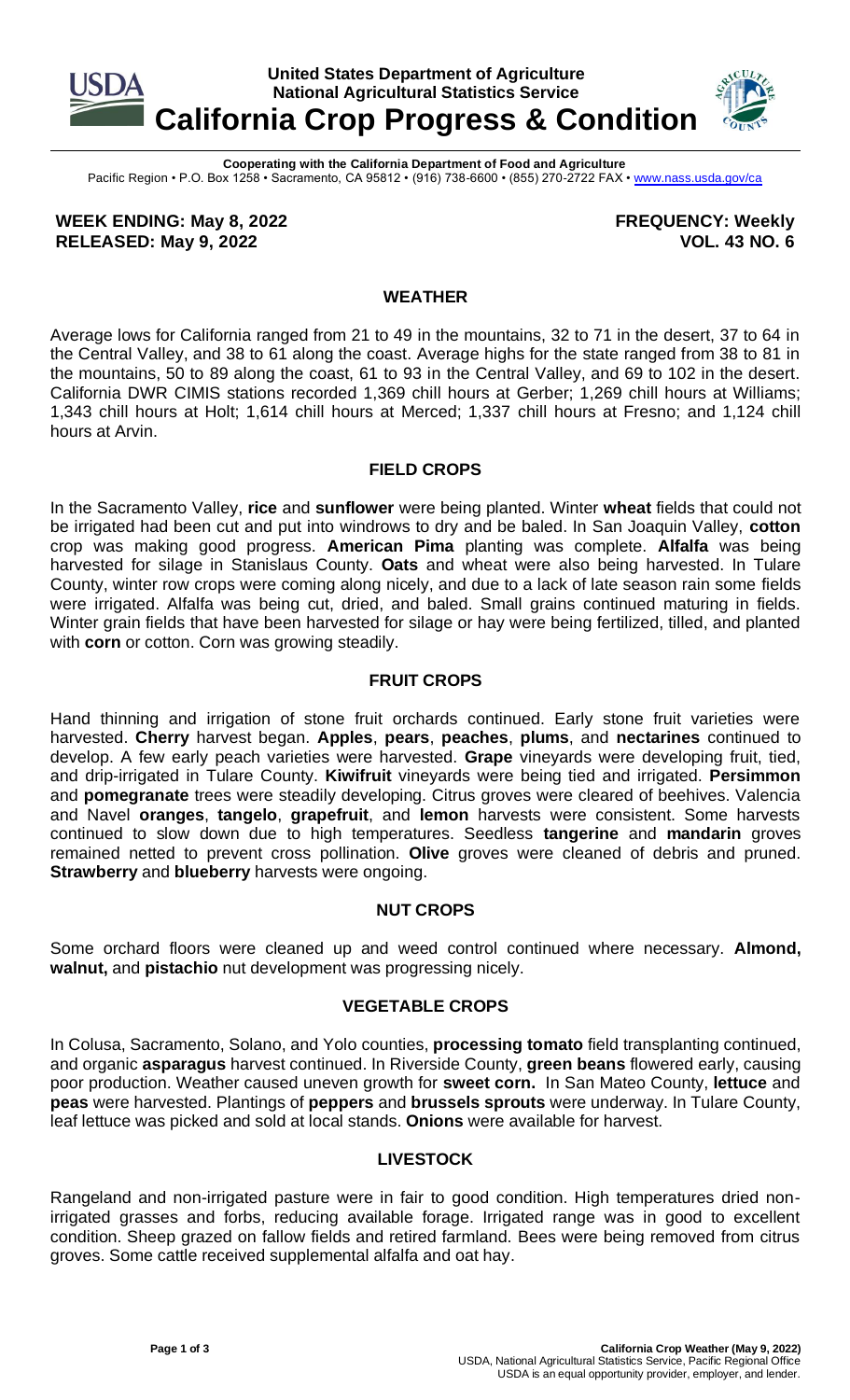**NOTICE:** USDA NASS has changed the base temperature used to calculate growing degree days (found in the table below) from 60 °F to 50 °F.

| <b>CALIFORNIA CROP WEATHER - WEEK ENDING MAY 8, 2022</b> |                                   |                                          |           |           |                                                                    |                                                |                                  |                                  |                        |                               |                             |
|----------------------------------------------------------|-----------------------------------|------------------------------------------|-----------|-----------|--------------------------------------------------------------------|------------------------------------------------|----------------------------------|----------------------------------|------------------------|-------------------------------|-----------------------------|
|                                                          | <b>TEMPERATURE</b>                |                                          |           |           | <b>GROWING</b><br><b>DEGREE DAYS</b><br>AT 50 ºF BASE <sup>1</sup> |                                                | <b>RAIN</b><br>DAYS <sup>2</sup> | <b>PRECIPITATION 3</b>           |                        |                               |                             |
| <b>STATIONS</b>                                          | Average                           |                                          |           |           | This<br>Year                                                       | Normal<br>Year <sup>4</sup>                    | This<br>Season                   | This<br>Week                     | This<br>Season         | Normal<br>Season <sup>4</sup> | Normal<br>Year <sup>4</sup> |
|                                                          | for Week<br>Ending<br>May 8, 2022 | Departure<br>from<br>Normal <sup>4</sup> | High      | Low       | Jan 1 -                                                            | Jan 1 -<br>May 8, 2022 May 8, 2022 May 8, 2022 | Oct 1 -                          | Week<br>Ending<br>May 8,<br>2022 | Oct 1 -<br>May 8, 2022 | Oct 1 -<br>May 8              | Oct 1 -<br>Sept 30          |
|                                                          |                                   | - - Degrees Fahrenheit - -               |           |           | - - Number - -                                                     |                                                | - - Days - -                     | - - Inches of Precipitation - -  |                        |                               |                             |
| <b>North Coast</b>                                       |                                   |                                          |           |           |                                                                    |                                                |                                  |                                  |                        |                               |                             |
| Eureka WFO                                               | 51                                | $-1$                                     | 61        | 38        | 126                                                                | 63                                             | 87                               | 1.43                             | 24.69                  | 37.54                         | 40.61                       |
| Ukiah                                                    | 58                                | $-2$                                     | 87        | 39        | 561                                                                | 396                                            | 56                               | 0.31                             | 18.54                  | 33.48                         | 35.07                       |
| Santa Rosa                                               | 59                                | $\mathbf 0$                              | 80        | 41        | 552                                                                | 414                                            | 53                               | 0.03                             | 25.16                  | 32.41                         | 34.00                       |
| Napa State Hospital                                      | 60                                | $\mathbf{1}$                             | 82        | 43        | 447                                                                | 393                                            | 45                               | 0.00                             | 17.64                  | 19.36                         | 20.36                       |
| <b>Central Coast</b>                                     |                                   |                                          |           |           |                                                                    |                                                |                                  |                                  |                        |                               |                             |
| San Francisco                                            | 58                                | $-1$                                     | 71        | 49        | 752                                                                | 655                                            | 41                               | 0.00                             | 17.91                  | 19.07                         | 19.77                       |
| San Jose                                                 | 62                                | $\mathbf{1}$                             | 85        | 49        | 898                                                                | 717                                            | 30                               | 0.00                             | 7.23                   | 12.93                         | 13.58                       |
| Salinas                                                  | <b>NA</b>                         | <b>NA</b>                                | <b>NA</b> | <b>NA</b> | <b>NA</b>                                                          | 632                                            | <b>NA</b>                        | <b>NA</b>                        | <b>NA</b>              | 12.16                         | 12.66                       |
| Monterey                                                 | 57                                | $\mathbf 0$                              | 69        | 45        | 789                                                                | 591                                            | 36                               | 0.00                             | 10.52                  | 15.64                         | 16.36                       |
| Paso Robles                                              | 63                                | $\overline{2}$                           | 87        | 40        | 717                                                                | 463                                            | 24                               | 0.00                             | 8.72                   | 11.75                         | 12.24                       |
| <b>Sacramento Valley</b>                                 |                                   |                                          |           |           |                                                                    |                                                |                                  |                                  |                        |                               |                             |
| Redding                                                  | <b>NA</b>                         | <b>NA</b>                                | <b>NA</b> | <b>NA</b> | <b>NA</b>                                                          | 599                                            | <b>NA</b>                        | NA                               | <b>NA</b>              | 30.80                         | 33.70                       |
| <b>Red Bluff</b>                                         | 64                                | $-1$                                     | 89        | 44        | 951                                                                | 622                                            | 41                               | 0.00                             | 11.73                  | 21.46                         | 23.25                       |
| Orland                                                   | <b>NA</b>                         | <b>NA</b>                                | ΝA        | NA        | NA                                                                 | 636                                            | <b>NA</b>                        | <b>NA</b>                        | <b>NA</b>              | 19.83                         | 21.52                       |
| Oroville                                                 | 66                                | $\overline{1}$                           | 88        | 47        | 1,020                                                              | 696                                            | 43                               | 0.00                             | 16.28                  | 24.36                         | 25.84                       |
| Marysville                                               | 65                                | $\mathbf 0$                              | 90        | 45        | 814                                                                | 621                                            | 36                               | 0.00                             | 8.08                   | 18.98                         | 20.21                       |
| Sacramento                                               | 64                                | $\mathbf 0$                              | 87        | 46        | 778                                                                | 573                                            | 38                               | 0.00                             | 13.61                  | 17.17                         | 18.10                       |
| San Joaquin Valley                                       |                                   |                                          |           |           |                                                                    |                                                |                                  |                                  |                        |                               |                             |
| Stockton                                                 | 65                                | $\mathbf 0$                              | 91        | 49        | 875                                                                | 751                                            | 35                               | 0.00                             | 9.65                   | 12.87                         | 13.53                       |
| Modesto                                                  | 64                                | $-1$                                     | 88        | 49        | 823                                                                | 763                                            | 31                               | 0.00                             | 8.98                   | 11.59                         | 12.34                       |
| Merced Macready                                          | 66                                | $\mathbf{1}$                             | 89        | 48        | 835                                                                | 638                                            | 27                               | 0.00                             | 7.43                   | 11.27                         | 11.87                       |
| Madera                                                   | 65                                | $-1$                                     | 87        | 45        | 750                                                                | 727                                            | 21                               | 0.00                             | 2.45                   | 10.26                         | 10.86                       |
| Fresno                                                   | 69                                | $\overline{c}$                           | 90        | 50        | 1,129                                                              | 845                                            | 22                               | 0.00                             | 6.12                   | 10.38                         | 11.05                       |
| Lemoore                                                  | 67                                | $\mathbf{1}$                             | 90        | 47        | 900                                                                | 718                                            | 19                               | 0.00                             | 3.78                   | 6.84                          | 7.23                        |
| Visalia                                                  | 67                                | $\boldsymbol{2}$                         | 91        | 50        | 926                                                                | 716                                            | 24                               | 0.00                             | 6.46                   | 9.88                          | 10.37                       |
| <b>Bakersfield</b>                                       | 70                                | $\overline{2}$                           | 93        | 51        | 1,131                                                              | 971                                            | 19                               | 0.00                             | 4.71                   | 6.10                          | 6.40                        |
| <b>Cascade Sierra</b>                                    |                                   |                                          |           |           |                                                                    |                                                |                                  |                                  |                        |                               |                             |
| Alturas                                                  | 45                                | $-5$                                     | 77        | 21        | 16                                                                 | $\overline{2}$                                 | 52                               | 0.40                             | 6.03                   | 9.15                          | 11.72                       |
| Mount Shasta                                             | 50                                | $-2$                                     | 81        | 28        | 75                                                                 | 21                                             | 62                               | 0.20                             | 17.35                  | 33.93                         | 37.86                       |
| <b>Blue Canyon</b>                                       | 48                                | $-2$                                     | 68        | 27        | 161                                                                | 3                                              | 54                               | 0.25                             | 61.41                  | 57.53                         | 62.80                       |
| Yosemite Valley                                          | <b>NA</b>                         | <b>NA</b>                                | <b>NA</b> | <b>NA</b> | <b>NA</b>                                                          | 78                                             | <b>NA</b>                        | <b>NA</b>                        | <b>NA</b>              | 36.97                         | 40.65                       |
| <b>South Coast</b>                                       |                                   |                                          |           |           |                                                                    |                                                |                                  |                                  |                        |                               |                             |
| Santa Maria                                              | 56                                | $-2$                                     | 75        | 43        | 787                                                                | 689                                            | 24                               | 0.00                             | 7.78                   | 12.92                         | 13.42                       |
| Santa Barbara                                            | 59                                | $-1$                                     | 76        | 49        | 911                                                                | 745                                            | 24                               | 0.00                             | 10.48                  | 16.76                         | 17.38                       |
| Oxnard                                                   | 58                                | $-2$                                     | 66        | 51        | 1,041                                                              | 997                                            | 25                               | 0.00                             | 11.60                  | 12.53                         | 13.05                       |
| Riverside                                                | 68                                | $\boldsymbol{2}$                         | 89        | 53        | 1,628                                                              | 1,214                                          | 21                               | 0.00                             | 4.80                   | 8.98                          | 9.48                        |
| Los Angeles                                              | 63                                | 0                                        | 70        | 56        | 1,509                                                              | 1,228                                          | 25                               | 0.00                             | 10.11                  | 11.81                         | 12.33                       |
| San Diego                                                | 62                                | $-2$                                     | 69        | 54        | 1,246                                                              | 1,406                                          | 25                               | 0.00                             | 5.44                   | 9.35                          | 9.87                        |
| <b>Southeast Interior</b>                                |                                   |                                          |           |           |                                                                    |                                                |                                  |                                  |                        |                               |                             |
| <b>Bishop</b>                                            | 61                                | $\mathbf{1}$                             | 91        | 32        | 423                                                                | 275                                            | 12                               | 0.00                             | 4.75                   | 4.17                          | 4.87                        |
| Daggett                                                  | 74                                | $\ensuremath{\mathsf{3}}$                | 96        | 55        | 1,332                                                              | 1,036                                          | 9                                | 0.00                             | 1.09                   | 3.06                          | 3.80                        |
| Lancaster                                                | 66                                | $\boldsymbol{2}$                         | 87        | 44        | 755                                                                | 524                                            | 14                               | 0.00                             | 3.55                   | 6.43                          | 6.86                        |
| Thermal                                                  | 78                                | $\overline{c}$                           | 100       | 55        | 1,989                                                              | 1,758                                          | 4                                | 0.00                             | 0.16                   | 2.37                          | 2.98                        |
| <b>Blythe</b>                                            | 81                                | 4                                        | 102       | 61        | 2,090                                                              | 1,860                                          | 5                                | 0.00                             | 0.28                   | 2.53                          | 3.58                        |
| Imperial                                                 | 78                                | $\ensuremath{\mathsf{3}}$                | 102       | 56        | 1,964                                                              | 1,816                                          | $\overline{c}$                   | 0.00                             | 0.06                   | 1.89                          | 2.39                        |

<sup>1</sup> Previously labeled as growing degree hours. The column title was corrected in the Sept 27, 2021 report. Additionally, degree days were previously calculated using a base of 60 degrees. The base temperature was changed to 50 degrees in the April 4, 2022 report.

<sup>2</sup> Total number of days with precipitation events this season.

3 Rain or melted snow/ice.

4 Normal periods 1990-2020 used in departure from normal calculations.

Data retrieved from NOAA and NWS. Calculated by USDA NASS. All rights reserved.

### **Reservoir Data from the California Department of Water Resources**

|                       |           |           | May 07, 2022           | This Date Last Year   |                |                               |  |
|-----------------------|-----------|-----------|------------------------|-----------------------|----------------|-------------------------------|--|
| <b>Reservoir</b>      | Capacity  | Storage   | Percent of<br>Capacity | Percent of<br>Average | <b>Storage</b> | <b>Percent of</b><br>Capacity |  |
|                       | Acre Feet | Acre Feet | Percent                | Percent               | Acre Feet      | Percent                       |  |
| Shasta Lake           | 4,547,300 | 1,816,419 | 40                     | 47                    | 2,232,756      | 49                            |  |
| Lake Oroville         | 3,537,400 | 1,939,276 | 55                     | 70                    | 1,483,559      | 42                            |  |
| <b>Trinity Lake</b>   | 2,443,800 | 759.324   | 31                     | 40                    | 1,306,279      | 53                            |  |
| New Melones Reservoir | 2,413,000 | 914.938   | 38                     | 61                    | 1,445,596      | 60                            |  |
| San Luis Reservoir    | 2,057,200 | 949,455   | 47                     | 59                    | 1,005,273      | 49                            |  |
| Don Pedro Reservoir   | 4,547,300 | 1,294,907 | 64                     | 83                    | 1,367,788      | 67                            |  |

Source[: cdec.water.ca.gov/reportapp/javareports?name=DLYHYDRO](https://cdec.water.ca.gov/reportapp/javareports?name=DLYHYDRO)